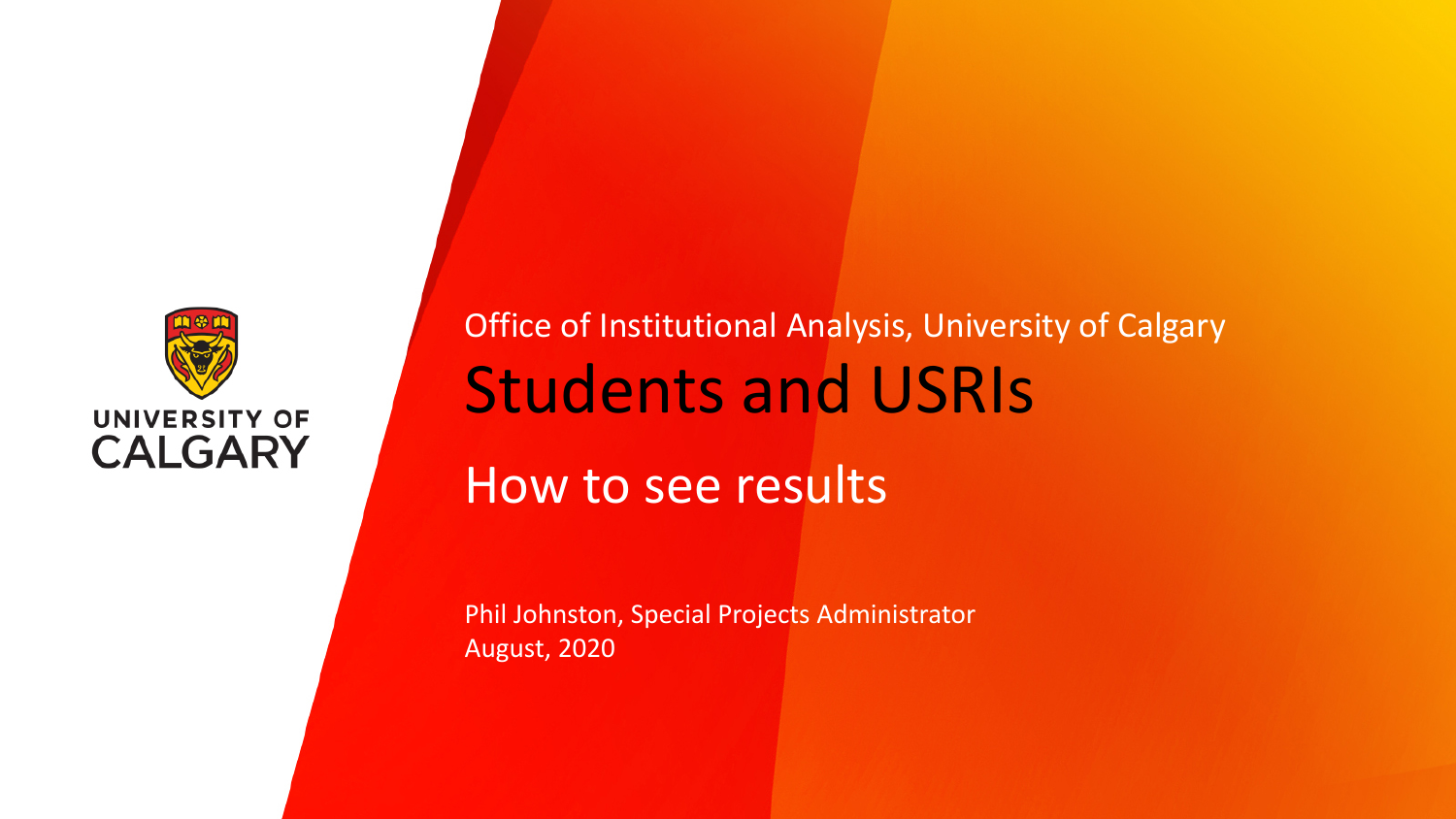

# **How to see results**

Step 1

**In your My UofC** portal search for classes.

| Welcome to myUofC<br>UNIVERSITY OF                                            |                                                        | All<br><b>Re</b><br>Search | $\gg$          |                 |                      |                              |
|-------------------------------------------------------------------------------|--------------------------------------------------------|----------------------------|----------------|-----------------|----------------------|------------------------------|
| CALGARY                                                                       |                                                        |                            |                |                 |                      | <b>Advanced Search</b>       |
|                                                                               |                                                        |                            |                |                 |                      |                              |
|                                                                               | Dashboard V                                            | All about me               | <b>My work</b> | <b>Academic</b> | <b>Around campus</b> | <b>My favorites</b><br>$+ -$ |
| Philip Johns or                                                               | go to                                                  |                            | $\vee$         |                 |                      |                              |
| Search<br>Enroll<br>My Academics                                              |                                                        |                            |                |                 |                      |                              |
| Search For Classes   Browse Course Catalog                                    |                                                        |                            |                |                 |                      |                              |
| <b>Search for Classes</b>                                                     |                                                        |                            |                |                 |                      |                              |
| <b>Enter Search Criteria</b>                                                  |                                                        |                            |                |                 |                      |                              |
| <b>Search for Classes</b>                                                     |                                                        |                            |                |                 |                      |                              |
| <b>Institution University of Calgary</b>                                      |                                                        | ◡                          |                |                 |                      |                              |
| Term 2187 - Fall 2018                                                         |                                                        | $\checkmark$               |                |                 |                      |                              |
| Select at least 2 search criteria. Select Search to view your search results. |                                                        |                            |                |                 |                      |                              |
| <b>▽Class Search</b>                                                          |                                                        |                            |                |                 |                      |                              |
| <b>ANTH-Anthropology</b><br><b>Subject</b>                                    |                                                        | ▽                          |                |                 |                      |                              |
| Course Number contains                                                        |                                                        | $\checkmark$               |                |                 |                      |                              |
| <b>Course Career</b>                                                          |                                                        | $\checkmark$               |                |                 |                      |                              |
|                                                                               | Show Open Classes Only<br>Open Entry/Exit Classes Only |                            |                |                 |                      |                              |
|                                                                               |                                                        |                            |                |                 |                      |                              |
| Additional Search Criteria                                                    |                                                        |                            |                |                 |                      |                              |
|                                                                               |                                                        | Clear                      | Search         |                 |                      |                              |

www.ucalgary.ca/usri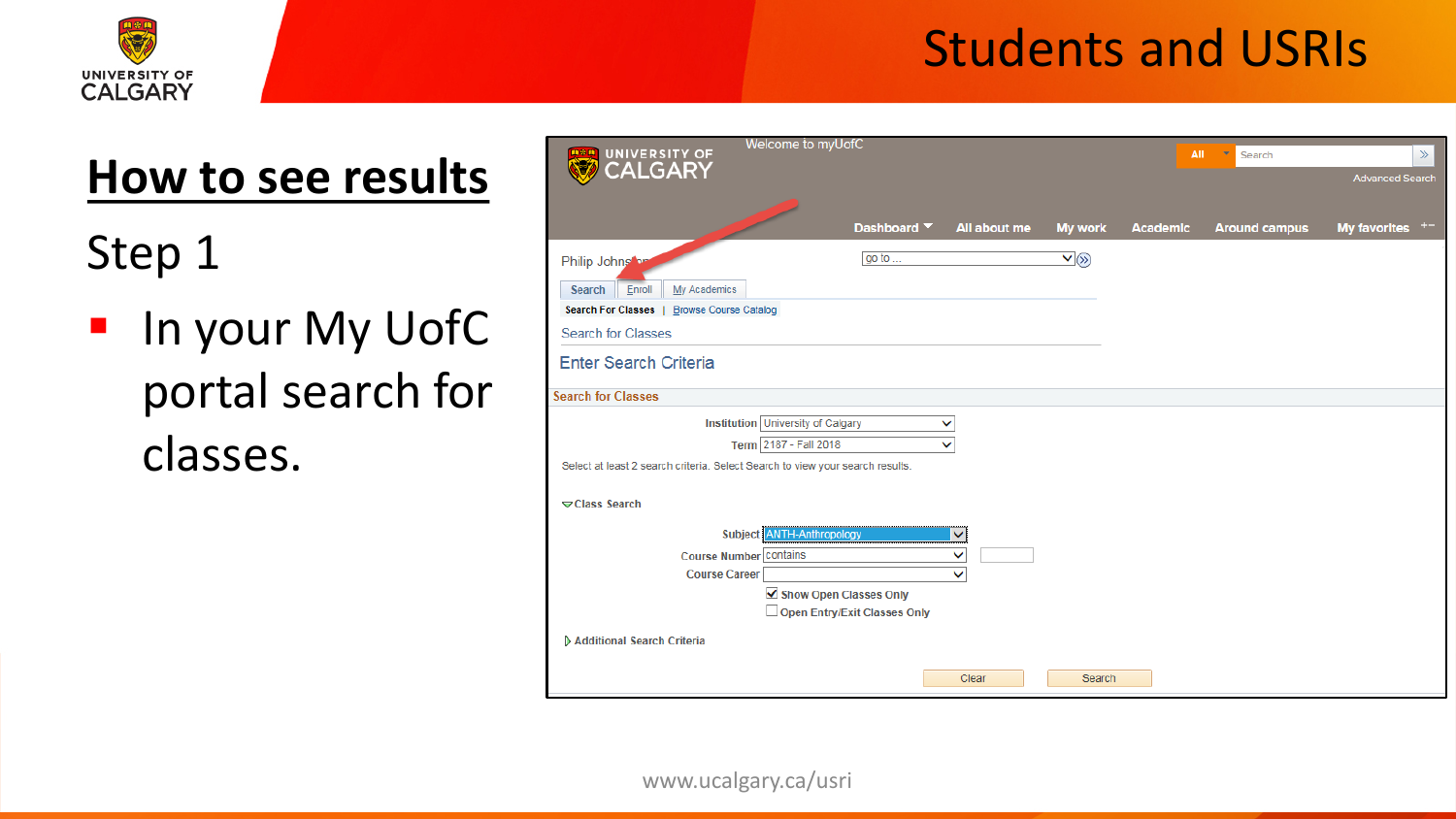

# Step 2

**The search results** will list classes and each will have a link to past USRIs for that course.

|       |                           |                                                                                                                                          |                            | Dashboard V       |                                                 | All about me                         | <b>My work</b>             | <b>Academic</b> | <b>Around campus</b>      | My favor      |
|-------|---------------------------|------------------------------------------------------------------------------------------------------------------------------------------|----------------------------|-------------------|-------------------------------------------------|--------------------------------------|----------------------------|-----------------|---------------------------|---------------|
| x     |                           | Indicates that some or all seats may be reserved for specific student groups. Click on the<br>Class link for further restriction details |                            |                   |                                                 |                                      |                            |                 |                           |               |
|       |                           |                                                                                                                                          |                            | <b>New Search</b> | <b>Modify Search</b>                            |                                      |                            |                 |                           |               |
|       | 13 class section(s) found |                                                                                                                                          |                            |                   |                                                 |                                      |                            |                 |                           |               |
|       |                           | WANTH 201 - Introduction to Biological Anthropology                                                                                      |                            |                   |                                                 |                                      |                            |                 |                           |               |
|       |                           | Universal Student Ratings of Instruction                                                                                                 |                            |                   |                                                 |                                      |                            |                 |                           |               |
|       | <b>Class</b> Section      | Days & Times                                                                                                                             | <b>Location Room</b>       |                   | <b>Instructor</b>                               | <b>Section</b><br>Group <sup>*</sup> | <b>Topic Meeting Dates</b> | <b>Status</b>   | <b>Class Restrictions</b> |               |
| 71011 | 01-LEC<br>Regular         | TuTh 2:00PM -<br>3:15PM                                                                                                                  | <b>Main UofC</b><br>Campus | <b>ST 140</b>     | <b>Mary Susan</b><br><b>McDonald</b><br>Pavelka | 1                                    | 2018/09/06 -<br>2018/12/07 |                 | *                         | <b>Select</b> |
|       |                           |                                                                                                                                          |                            |                   |                                                 | <b>Section</b>                       |                            |                 |                           |               |
|       | Class Section             | Days & Times                                                                                                                             | Location Room              |                   | Instructor                                      | Group*                               | <b>Topic Meeting Dates</b> | <b>Status</b>   | <b>Class Restrictions</b> |               |
|       | 71406 02-LEC<br>Regular   | Tu 6:00PM -<br>8:50PM                                                                                                                    | Main UofC<br>Campus        | <b>ICT 121</b>    | <b>Hugh GW</b><br>Notman                        |                                      | 2018/09/06 -<br>2018/12/07 |                 | ★                         | <b>Select</b> |
|       |                           |                                                                                                                                          |                            |                   |                                                 |                                      |                            |                 |                           |               |
|       |                           | ANTH 210 - Development of Indigenous Relations in Canada                                                                                 |                            |                   |                                                 |                                      |                            |                 |                           |               |
|       |                           | Universal Student Ratings of Instruction                                                                                                 |                            |                   |                                                 |                                      |                            |                 |                           |               |
|       | Class Section             | Days & Times                                                                                                                             | <b>Location Room</b>       |                   | <b>Instructor</b>                               | <b>Section</b><br>Group <sup>*</sup> | <b>Topic Meeting Dates</b> | <b>Status</b>   | <b>Class Restrictions</b> |               |
| 75410 | 01-LEC<br>Regular         | TuTh 11:00AM -<br>12:15PM                                                                                                                | Main UofC<br>Campus        | <b>ENA 101</b>    | Christopher John<br>Holdsworth                  |                                      | 2018/09/06 -<br>2018/12/07 |                 |                           | <b>Select</b> |
|       |                           |                                                                                                                                          |                            |                   |                                                 |                                      |                            |                 |                           |               |
|       |                           | ANTH 309 - Human Evolution                                                                                                               |                            |                   |                                                 |                                      |                            |                 |                           |               |
|       |                           | Universal Student Ratings of Instruction                                                                                                 |                            |                   |                                                 |                                      |                            |                 |                           |               |
|       |                           |                                                                                                                                          |                            |                   |                                                 | <b>Section</b>                       |                            |                 |                           |               |
|       | Class Section             | Days & Times                                                                                                                             | <b>Location Room</b>       |                   | Instructor                                      | Group <sup>*</sup>                   | <b>Topic Meeting Dates</b> | <b>Status</b>   | <b>Class Restrictions</b> |               |
|       | B06-LAB                   | Th 5:00PM -                                                                                                                              | Main UofC                  |                   |                                                 |                                      | 2018/09/06 -               |                 |                           |               |

www.ucalgary.ca/usri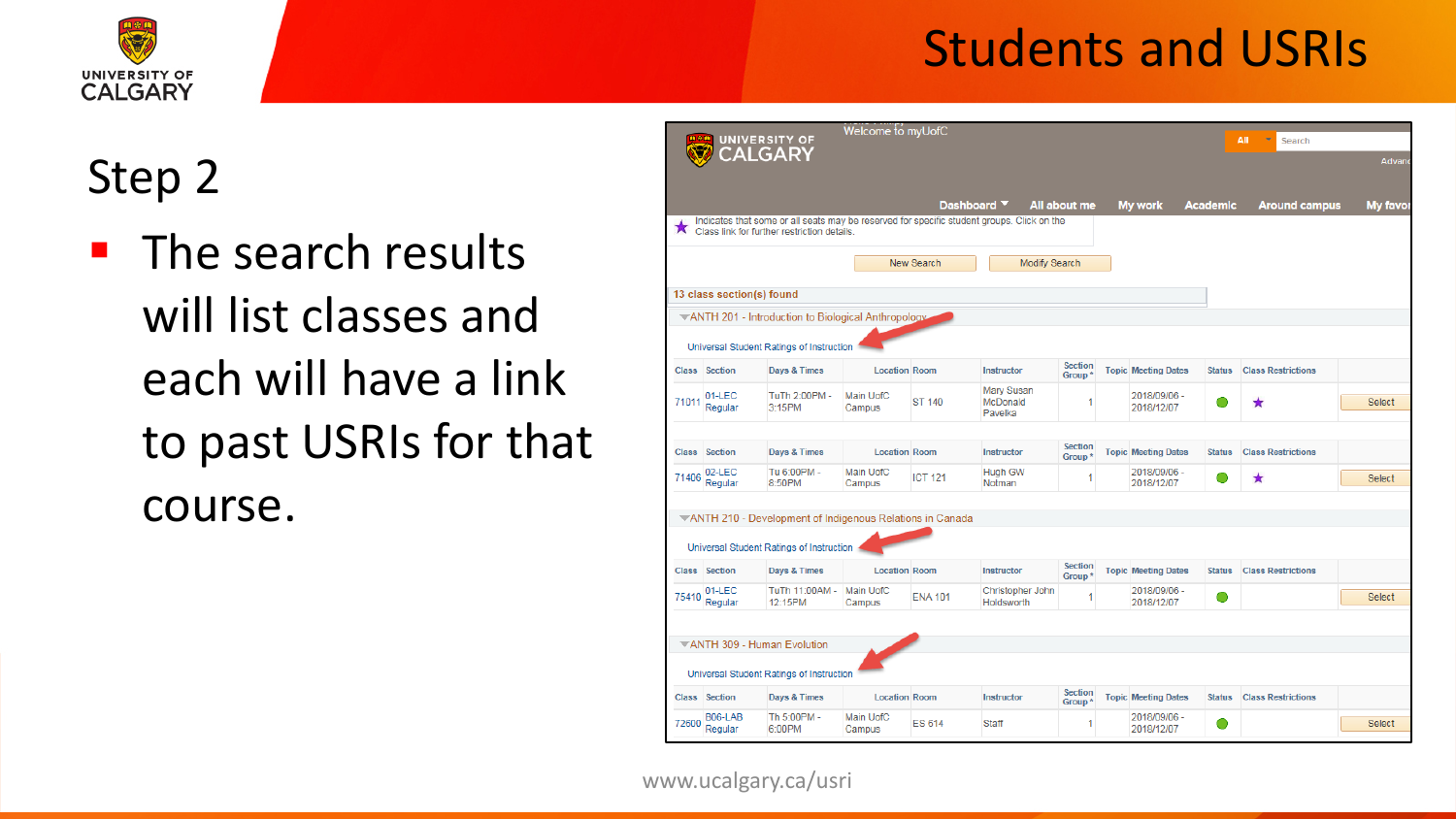

# Step 3

 Agree to the Usage Advisory



Dashboard Y All about me

#### **Usage Advisory**

Welcome to myUofC

These ratings are provided for the personal use of students for purposes of course selection. The information reflects student opinions about certain aspects of course offerings and instructors. It may not be relevant for your personal needs and, it may not be indicative of the instructors in other settings or in future course offerings. This information should be supplemented by information from other sources such as course information sheets, other students, student advisors, faculty advisors and instructors

These ratings are copyrighted by the University of Calgary. Unauthorized copying, distributing or disseminating of the reports or the information within them by any individual may constitute grounds for disciplinary proceedings. All accesses to rating information are logged.

> I Do Not Agree I Agree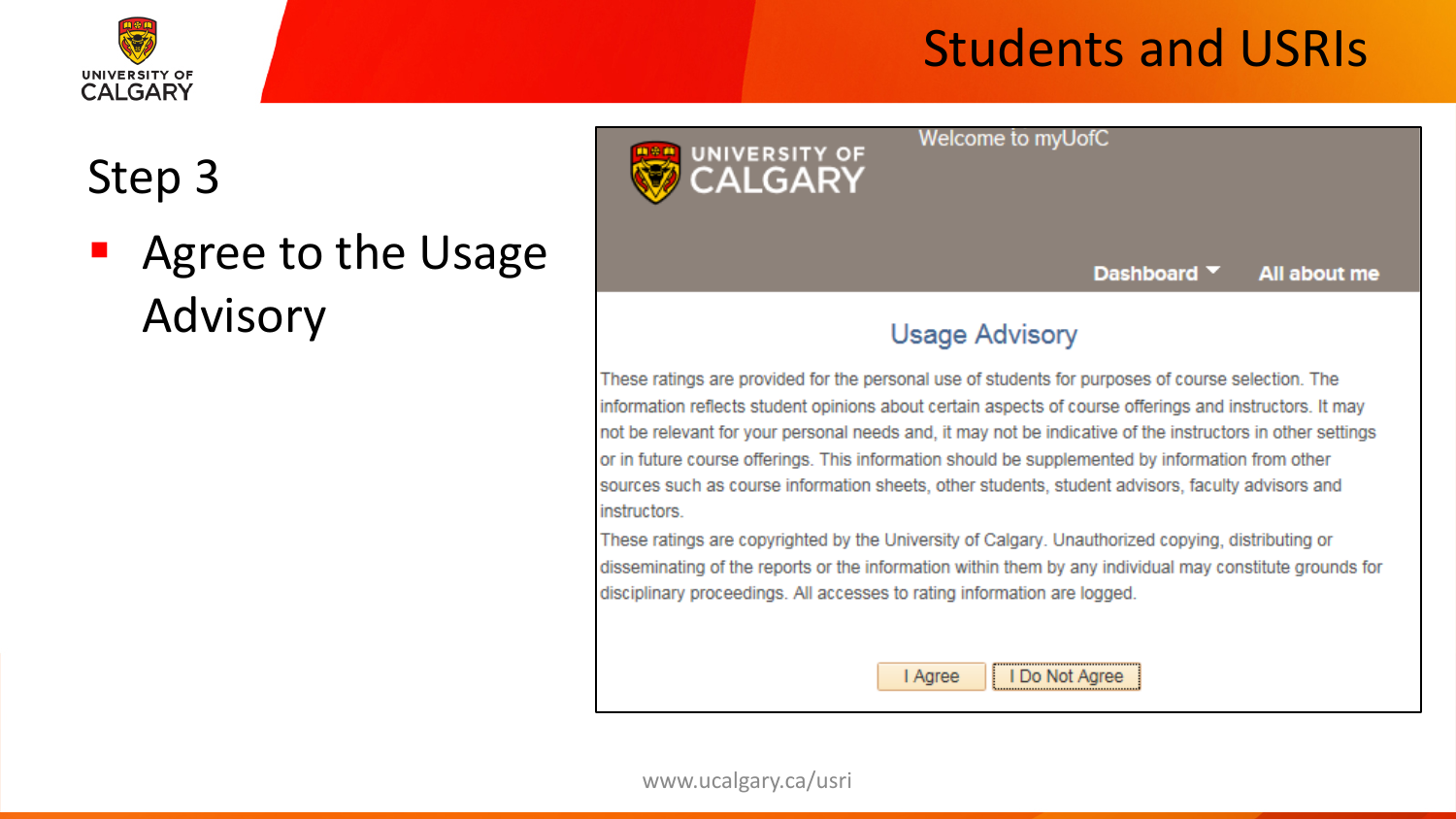

# Step 4

**Select the period of** time for which you wish to see results



**View USRI Result**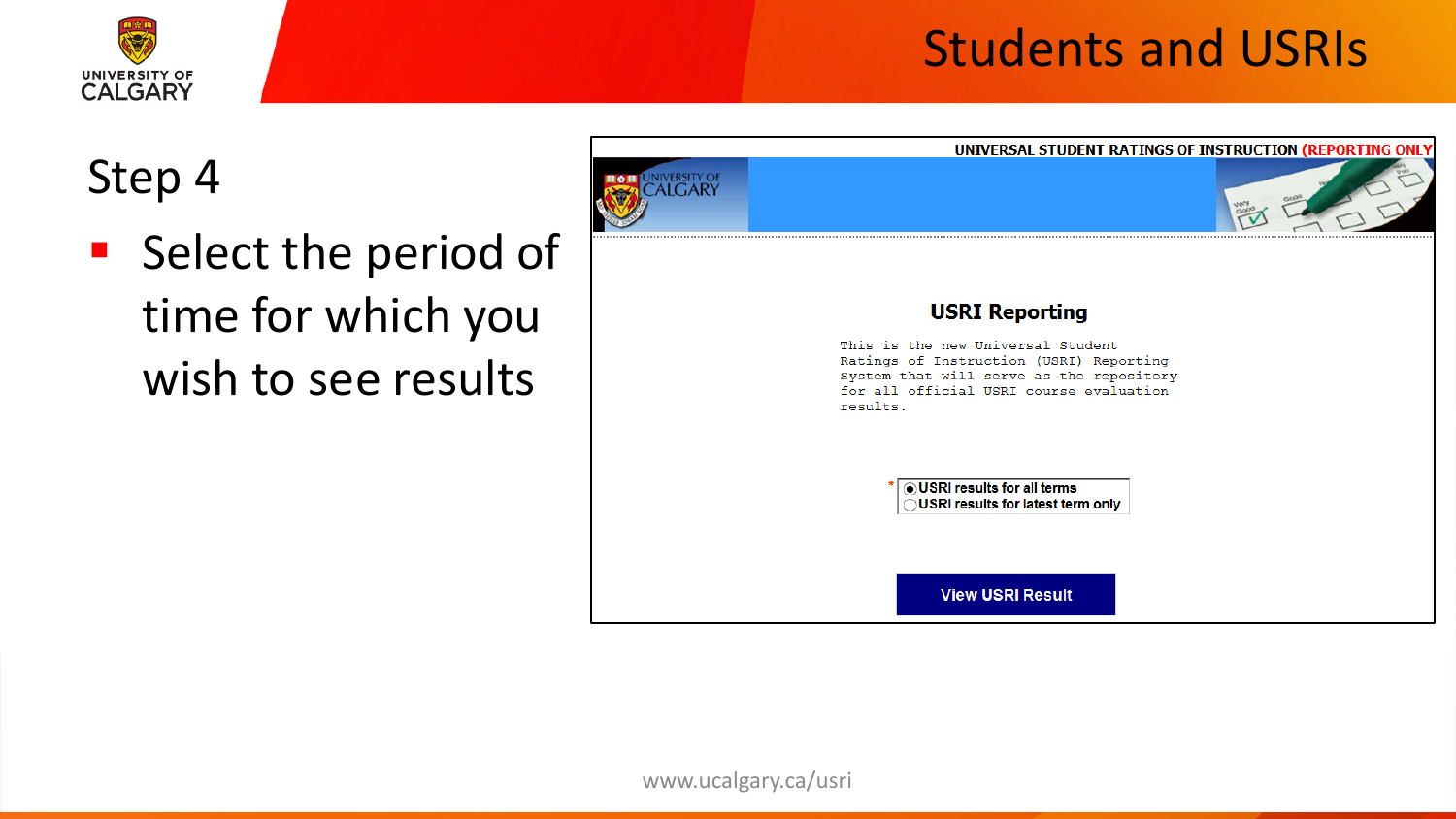



# Step 5

**E** Click on the "Section Rating" link of the course term / section / instructor you wish to see.



**Help Information:** Internet Explorer is the recommended browser for the USRI Reporting System. If you are using Internet Explorer and you are experiencing problems with accessing the 'Section Rating' report or the 'printer friendly' version then please follow these instructions to a the USRI link to your computer's browser. If you are experiencing troubles with Safari on the Ma try downloading Firefox. If you still have problems call the help desk at '(403)220-5555' or e-m them at itsupport@ucalgary.ca.

#### Available Ratings For Course: ANTH201 Intro Primatol & Human EvolutionIntroductio **Biological AnthropologyIntroduction To Human Evolution**

Note: Ratings for a particular section are published after the course term, on pre-set dates as determined by the university. Section ratings may be exempted from publication due to low enrolment, low response rate, or other extenuating circumstances. Please see http://www.ucalgary.ca/usri/ for more information.

| <b>Term</b>    | <b>Report</b><br><b>Section</b> | Course<br><b>Topic</b><br>ID | Course<br><b>Topic</b><br><b>Desc</b> | <b>Class Desc</b>                                    | <b>Section</b><br>Rating | <b>Instructor</b><br><b>Name</b> | Multi<br><b>Instructor</b><br>Ind | <b>Instructor</b><br>Rating |
|----------------|---------------------------------|------------------------------|---------------------------------------|------------------------------------------------------|--------------------------|----------------------------------|-----------------------------------|-----------------------------|
| Winter<br>2018 | <b>LEC 01</b>                   | 0                            |                                       | <b>Introduction</b><br>to Biological<br>Anthropology | Section<br>Rating        | S. Cote                          | N                                 | Instructor<br>Rating        |
| Winter<br>2018 | <b>LEC 02</b>                   | $\Omega$                     |                                       | <b>Introduction</b><br>to Biological<br>Anthropology | Section<br>Rating        | S. Holmes                        | N                                 | Instructor<br>Rating        |
| Fall<br>2017   | <b>LEC 01</b>                   | $\Omega$                     |                                       | <b>Introduction</b><br>to Biological<br>Anthropology | Section<br>Rating        | M. Pavelka                       | N                                 | Instructor<br>Rating        |
| Fall<br>2017   | <b>LEC 02</b>                   | $\Omega$                     |                                       | <b>Introduction</b><br>to Biological<br>Anthropology | Section<br>Rating        | H. Notman                        | N                                 | Instructor<br>Rating        |
| Spring         | <b>LEC 01</b>                   | $\mathbf 0$                  |                                       | <b>Intro Primatol</b>                                | <b>BECUON</b>            | S. Holmes                        | N                                 | Instructor                  |

www.ucalgary.ca/usri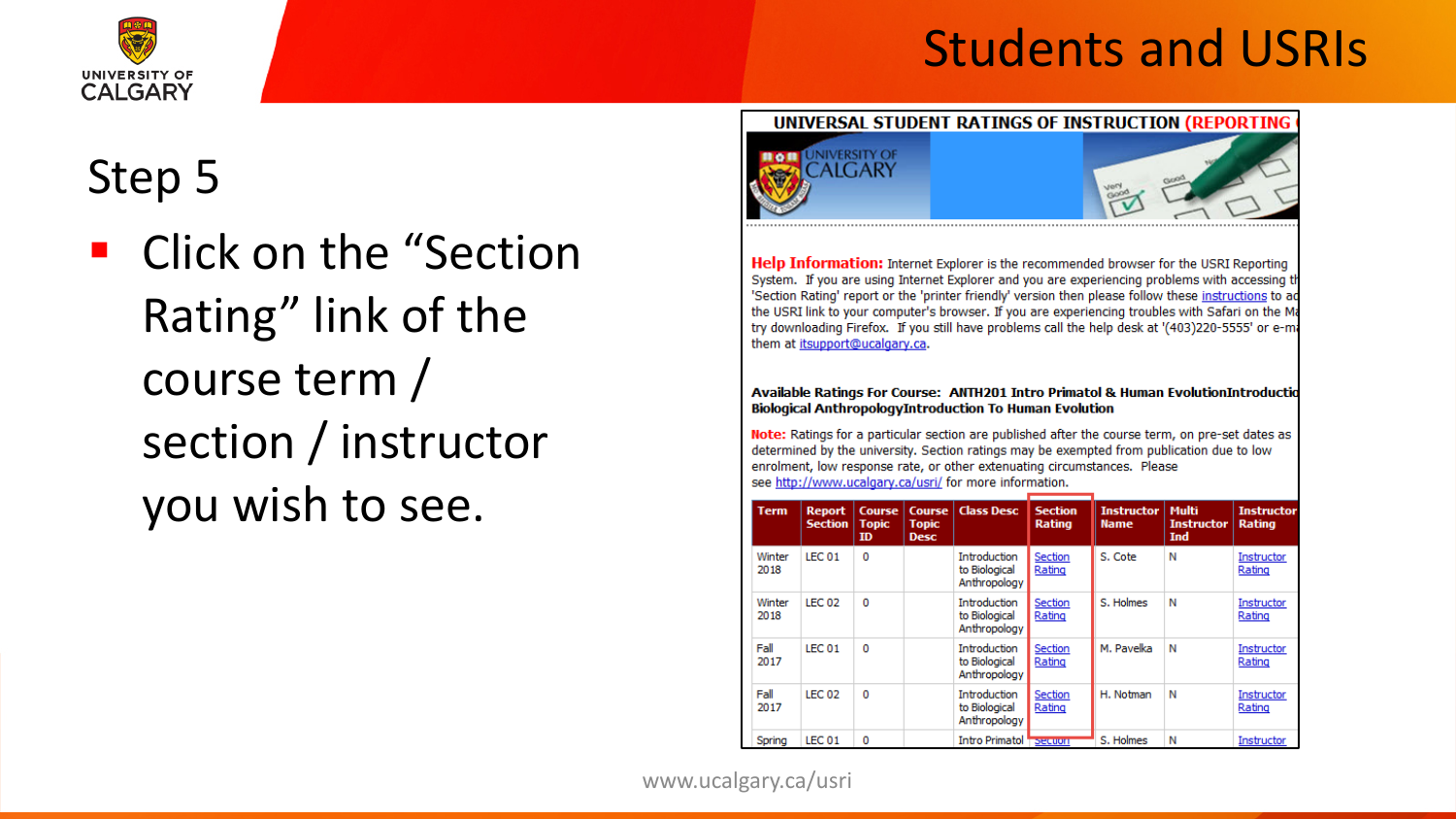

# ■ The USRI report will appear with the data and mode for each of the 11 questions

|                                                                                                                                                                                                                                                                                        |      |                               |                 |                        |                             |                     |                 | <b>Term and Year</b> |                      |  |
|----------------------------------------------------------------------------------------------------------------------------------------------------------------------------------------------------------------------------------------------------------------------------------------|------|-------------------------------|-----------------|------------------------|-----------------------------|---------------------|-----------------|----------------------|----------------------|--|
| <b>Course Number and Name</b>                                                                                                                                                                                                                                                          |      |                               |                 |                        |                             |                     |                 |                      |                      |  |
| Survey Instructor:                                                                                                                                                                                                                                                                     |      |                               |                 |                        |                             |                     |                 |                      |                      |  |
| Number of times the instructor has taught this course                                                                                                                                                                                                                                  |      | $\ddot{\phantom{a}}$          | USRI enrolment: | 194                    | Valid instruments received: | 78                  |                 | Response rate:       |                      |  |
| (last 10 years including the current term):                                                                                                                                                                                                                                            |      |                               |                 |                        |                             |                     |                 |                      | 40.21%               |  |
| <b>Rating Item</b>                                                                                                                                                                                                                                                                     | Mode | <b>Strongly Disagree (=1)</b> | Disagree $(=2)$ | Somewhat Disagree (=3) | Neither (=4)                | Somewhat Agree (=5) | Agree $(-6)$    | Strongly Agree (=7)  | <b>N/A</b><br>$(-8)$ |  |
| 2. Enough detail in course cuttine                                                                                                                                                                                                                                                     | ×    |                               |                 |                        |                             |                     | $\overline{22}$ | se                   |                      |  |
| 3. Course consistent with outline                                                                                                                                                                                                                                                      |      |                               |                 |                        |                             |                     | 19              | 58                   |                      |  |
| 4. Context well organized                                                                                                                                                                                                                                                              |      |                               |                 |                        |                             |                     | $\overline{15}$ | 41                   |                      |  |
|                                                                                                                                                                                                                                                                                        | ×    |                               |                 |                        |                             |                     | 18              | 49                   |                      |  |
|                                                                                                                                                                                                                                                                                        |      |                               |                 |                        |                             |                     |                 |                      |                      |  |
|                                                                                                                                                                                                                                                                                        |      |                               |                 |                        |                             |                     | 13              | <b>sa</b>            |                      |  |
|                                                                                                                                                                                                                                                                                        | ٠    |                               |                 |                        |                             |                     | 15              | 59                   |                      |  |
|                                                                                                                                                                                                                                                                                        |      |                               |                 |                        |                             |                     |                 | 68                   |                      |  |
|                                                                                                                                                                                                                                                                                        |      |                               |                 |                        |                             |                     | 16              | 53                   |                      |  |
|                                                                                                                                                                                                                                                                                        |      |                               |                 |                        |                             |                     | 21              | 48                   |                      |  |
| 3. Student questions responded to<br>6. Communicated with enthusiasm<br>7. Opportunities for assistance<br>8. Students treated respectfully<br>5. Evaluation methods fair<br>10. Work graded in reasonable time<br>11. I learned a lot in this course<br>13. Support materials helpful |      |                               |                 |                        |                             |                     | 18              | $^{45}$              |                      |  |

Overall Section Rating



**Frequency Distribution**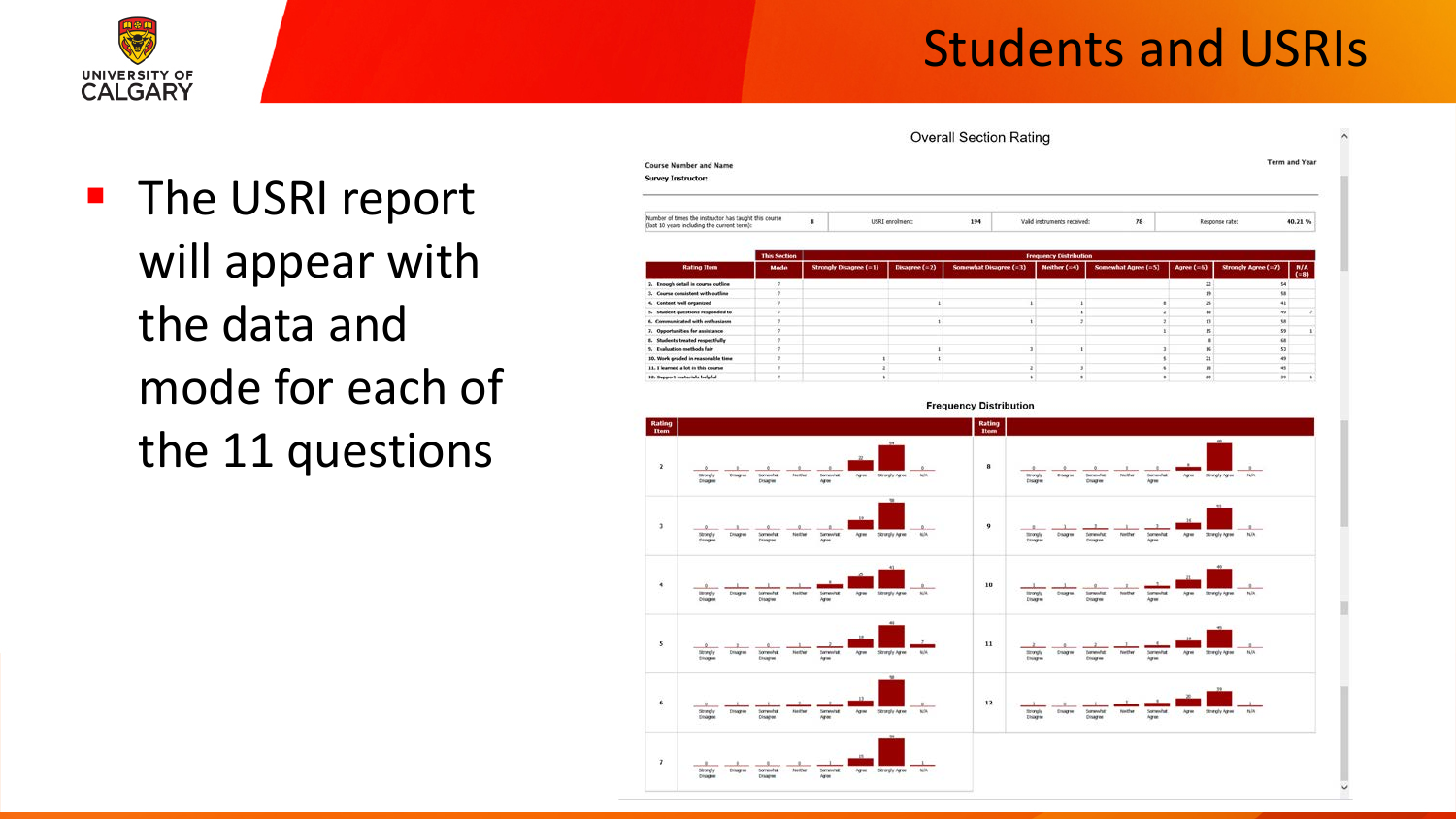

# **What else is important about student evaluations?**

- **I** In order for USRI results to be releasable other than to the instructor, two conditions must both be met:
	- There must be at least 8 students responding
	- The number of responses must be at least 20% of enrolled students